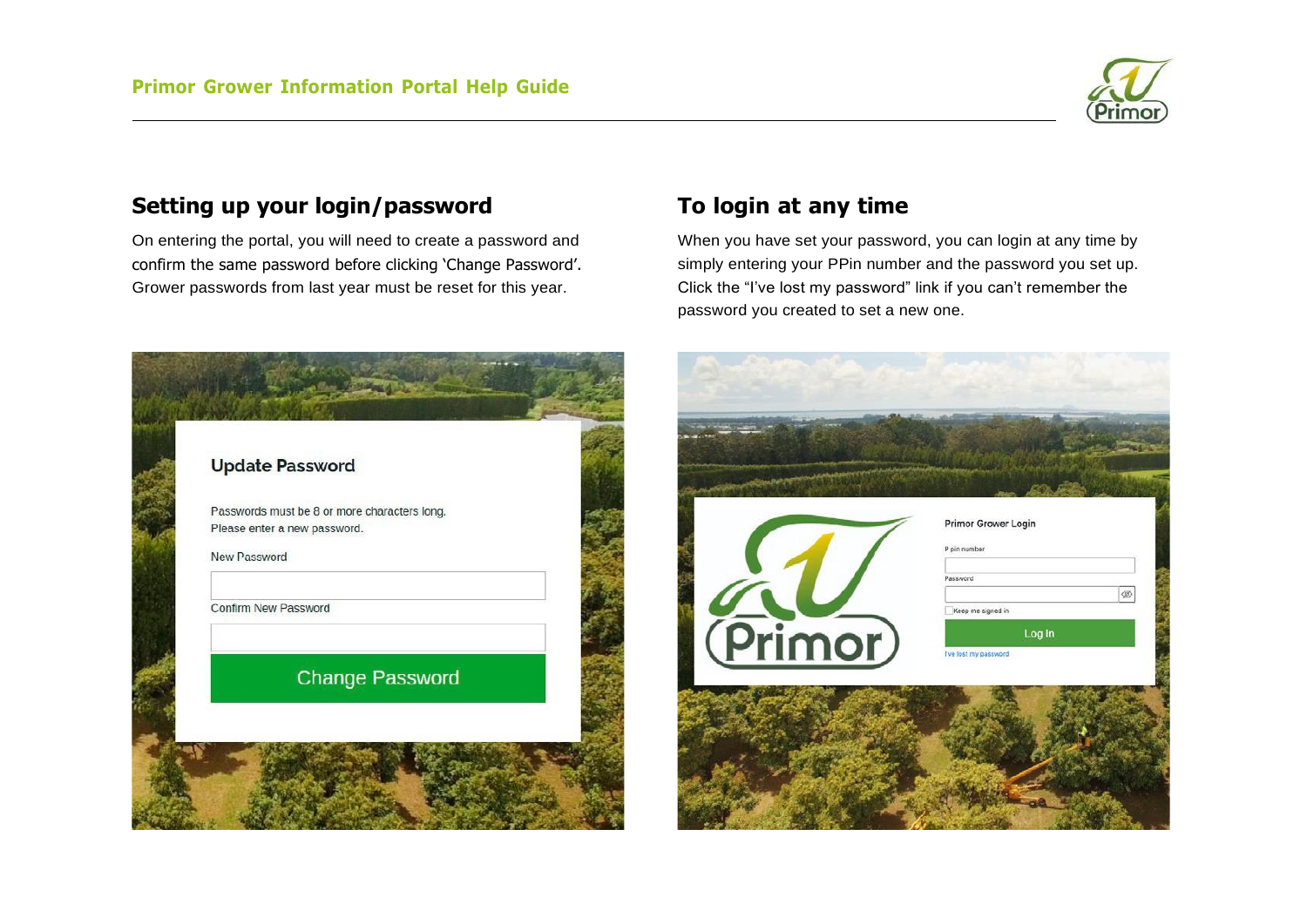

# **Confirm your packhouse**

You will need to confirm if the packhouse we have for you is correct.

If the packhouse we have listed for you is incorrect, click "Incorrect" and one of our representatives will contact you. At this stage you won't be able to progress until we have updated your details with the correct packhouse.

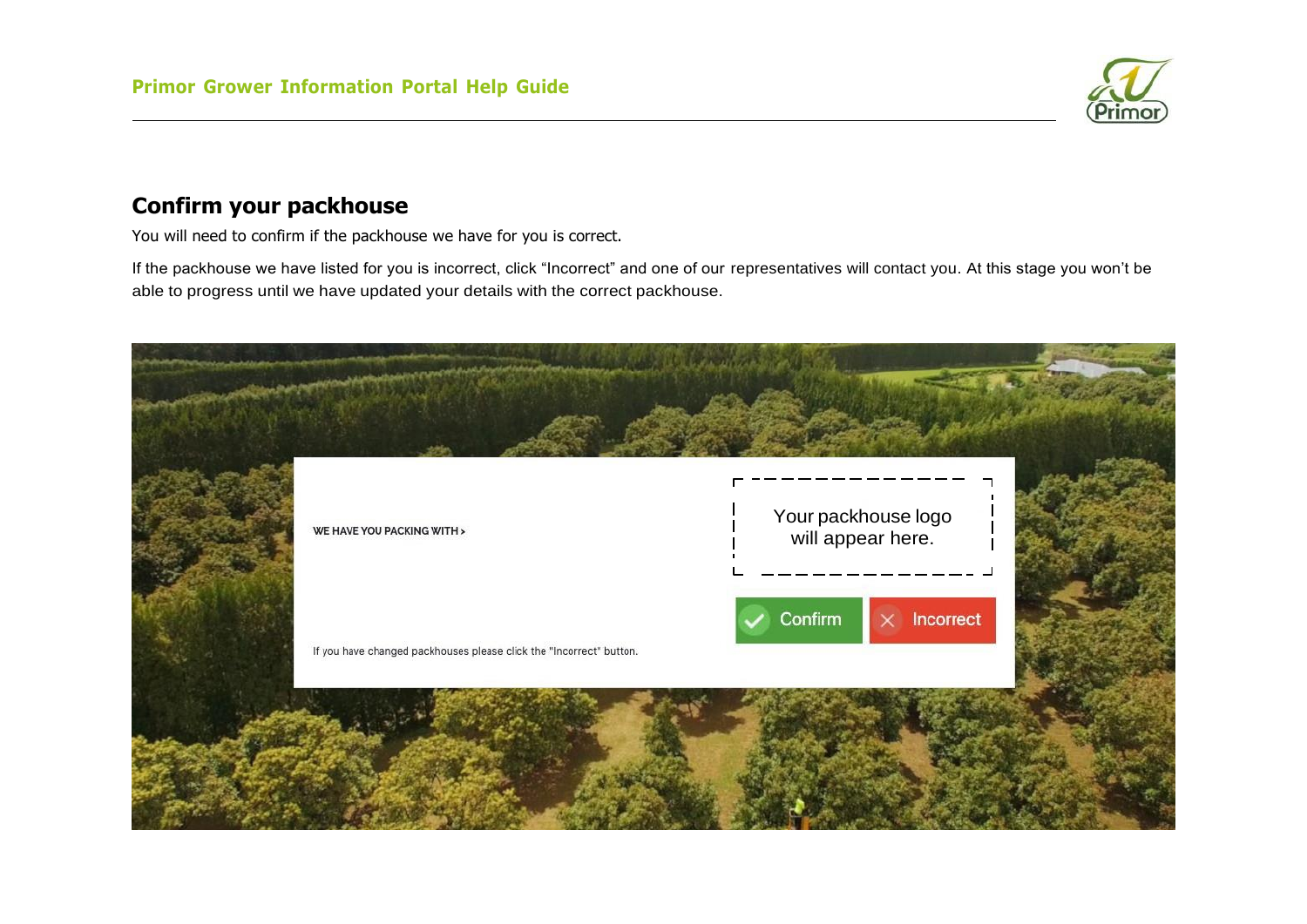# **Online Agreement Submission**

#### **Step 1. Check your details are correct**

When logged in, you will see the online contract form. Most of your details will be already pre-populated however we do ask for you to check to ensure that they are correct. Please update details where necessary.

The form requires each field filled to be in, if you leave a field blank you will not be able to submit the form.

*(For non-export growers, please use 1 for Est. Export Trays)*

When everything is correct, you can then proceed to Step 2.



At any time, you can access the pool payment schedule and Primor export agreement for the season by clicking on the thumbnails at the top of the form.